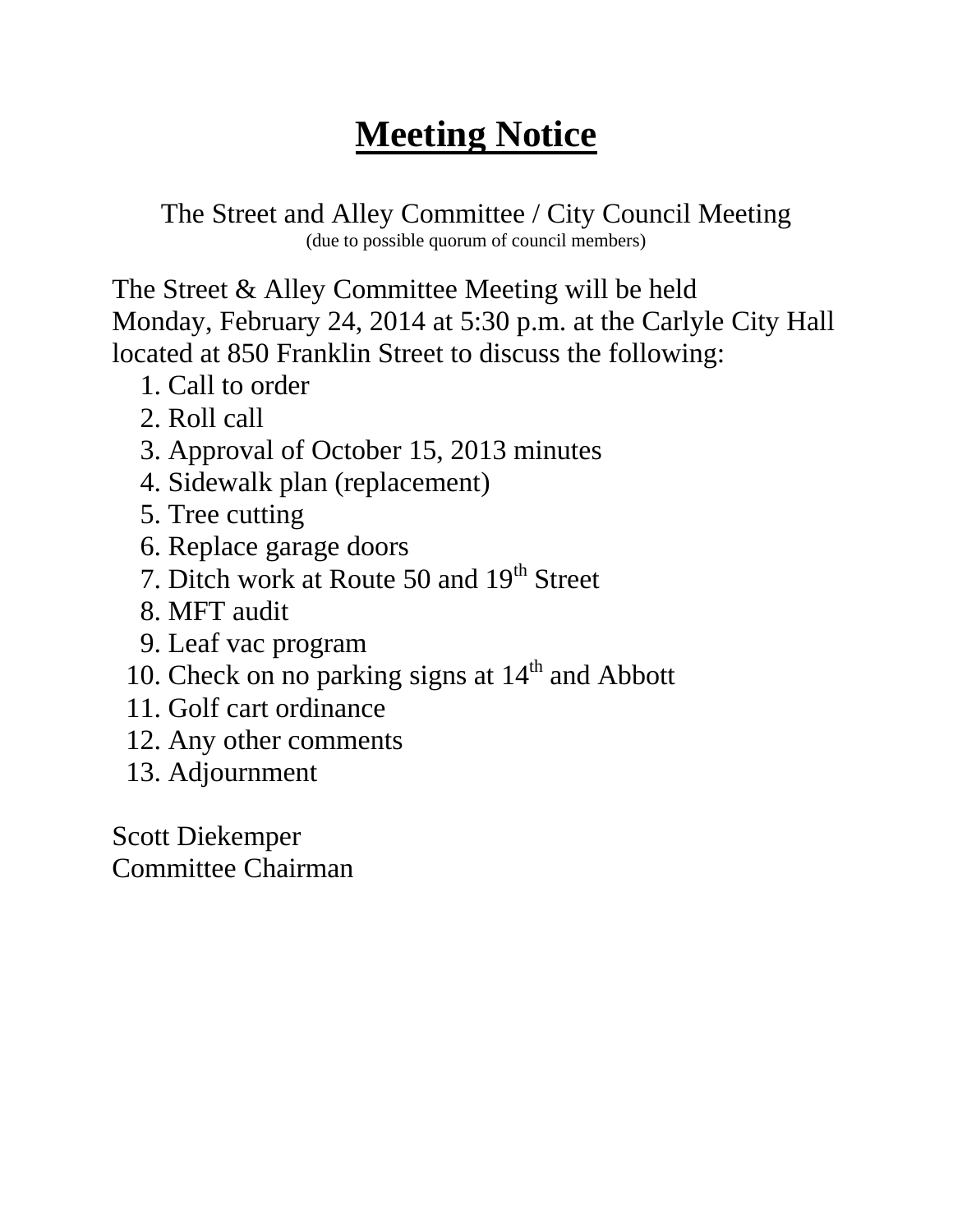The Street and Alley Committee / City Council Meeting (due to possible quorum of council members)

The Street & Alley Committee Meeting will be held Tuesday, April 15, 2014 at 2 p.m. at the Carlyle City Hall located at 850 Franklin Street to discuss the following:

- 1. Call to order
- 2. Roll call
- 3. Approval of February 24, 2014 minutes
- 4. Dorothy Lane
- 5. Sidewalk plan
- 6. Oiling July 23, 24, and 25
- 7. Buying bucket truck
- 8. Any other comments
- 9. Adjournment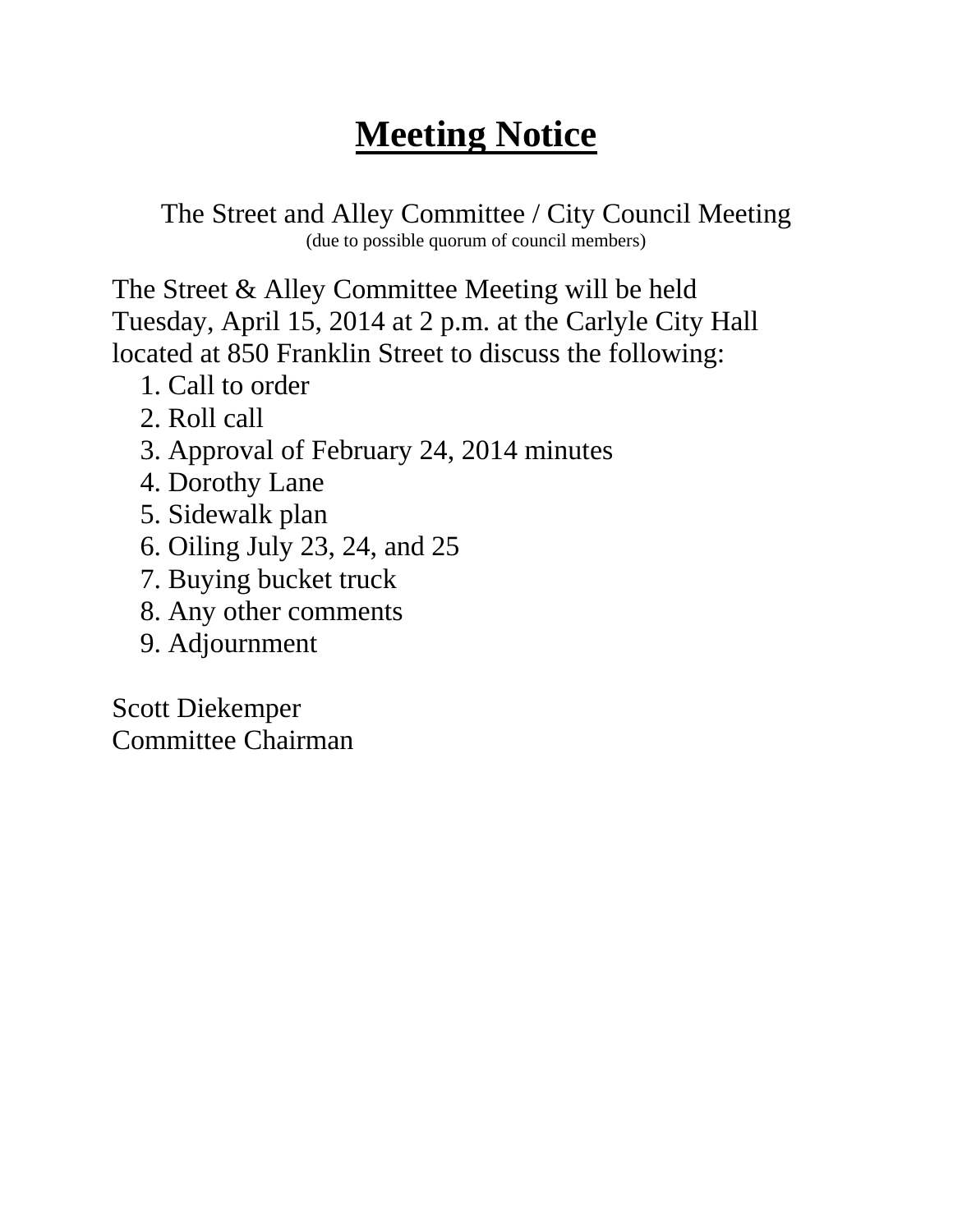The Street and Alley Committee / City Council Meeting (due to possible quorum of council members)

The Street & Alley Committee Meeting will be held Friday, May 9, 2014 at 3 p.m. at the Carlyle City Hall located at 850 Franklin Street to discuss the following:

- 1. Call to order
- 2. Roll call
- 3. Approval of April 15, 2014 minutes
- 4. Dorothy Lane
- 5. Street oiling
- 6. Ditch at Eleventh and Ridge
- 7. Any other comments
- 8. Adjournment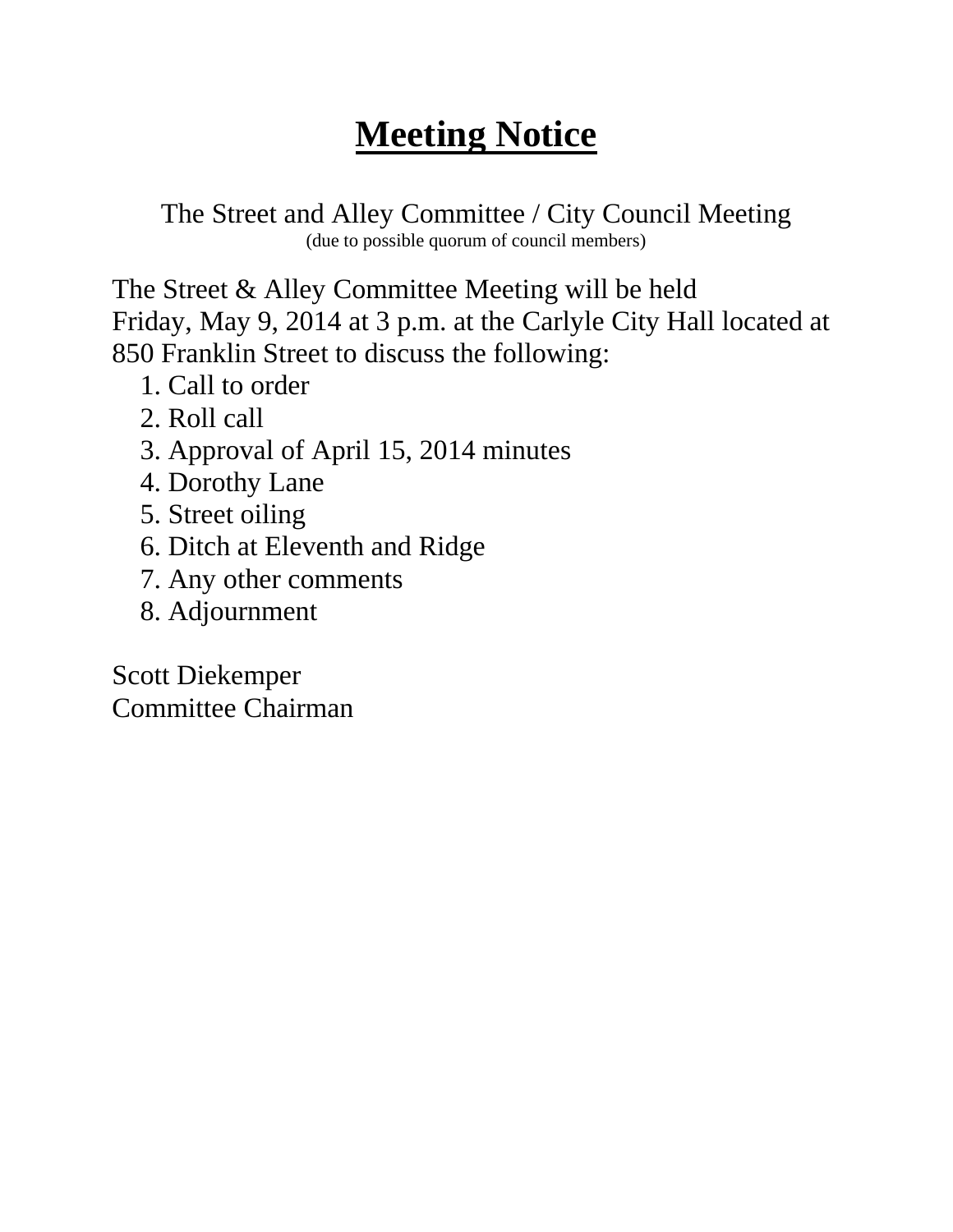The Street and Alley Committee / City Council Meeting (due to possible quorum of council members)

The Street & Alley Committee Meeting will be held Monday, August 25, 2014 at 6 p.m. at the Carlyle City Hall located at 850 Franklin Street to discuss the following:

- 1. Call to order
- 2. Roll call
- 3. Approval of May 9, 2014 minutes
- 4. Drainage issues
- 5. Sidewalk plan
- 6. Leaf pickup
- 7. Box culvert at KC Hall
- 8. No parking at Fourteenth and Abbott
- 9. Sidewalk at Eighth and Jefferson
- 10. Any other comments
- 11. Adjournment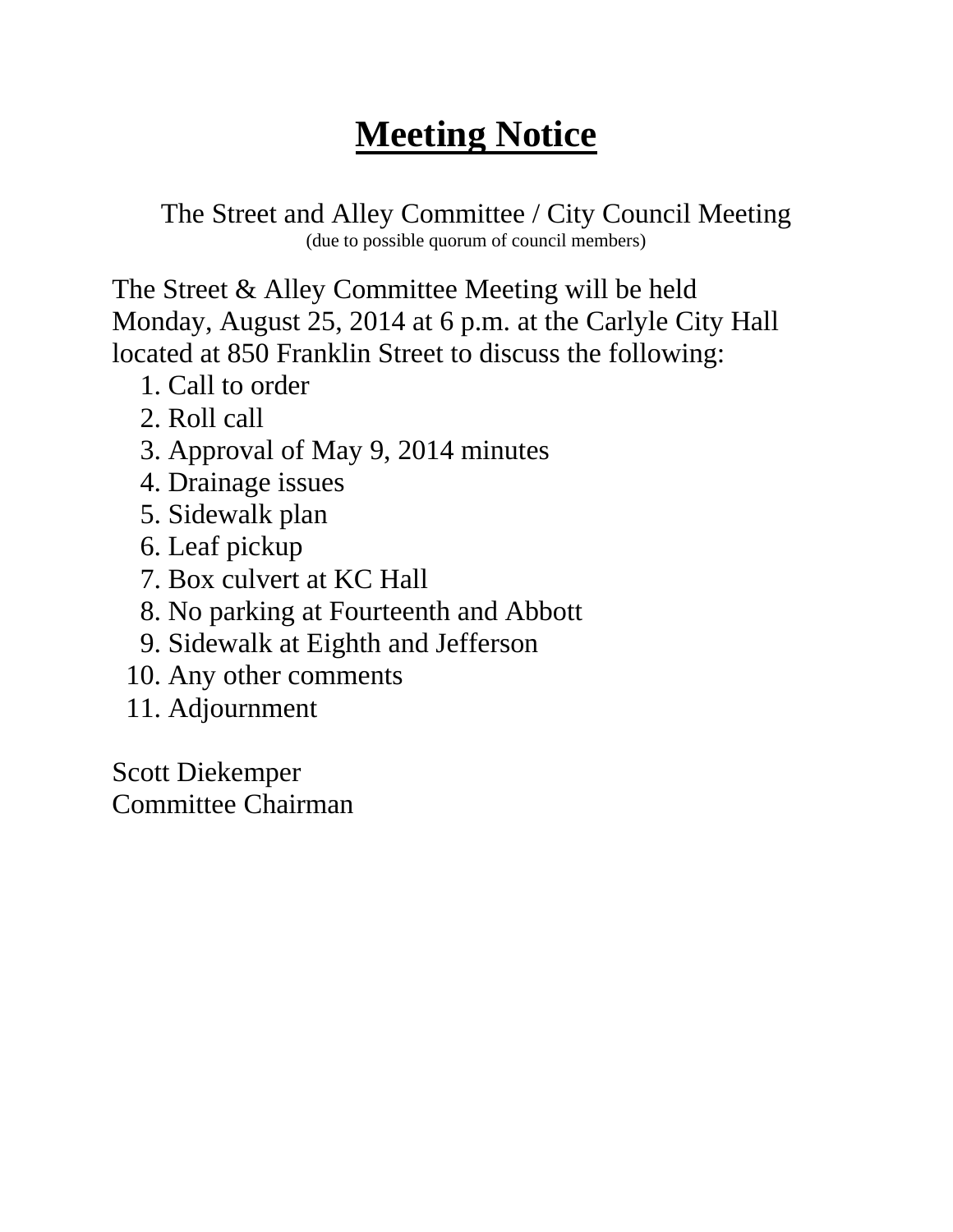#### **Revised Meeting Notice**

The Street and Alley Committee / City Council Meeting (due to possible quorum of council members)

The Street & Alley Committee Meeting will be held Friday, September 12, 2014 at 10 a.m. at the Carlyle City Hall located at 850 Franklin Street to discuss the following:

- 1. Call to order
- 2. Roll call
- 3. Approval of August 25, 2014 minutes
- 4. Highway 127 and Old 50
- 5. Fish Hatchery road
- 6. Box culvert at the KC Hall
- 7. Leaf pickup
- 8. No parking ordinance
- 9. Any other comments
- 10. Adjournment